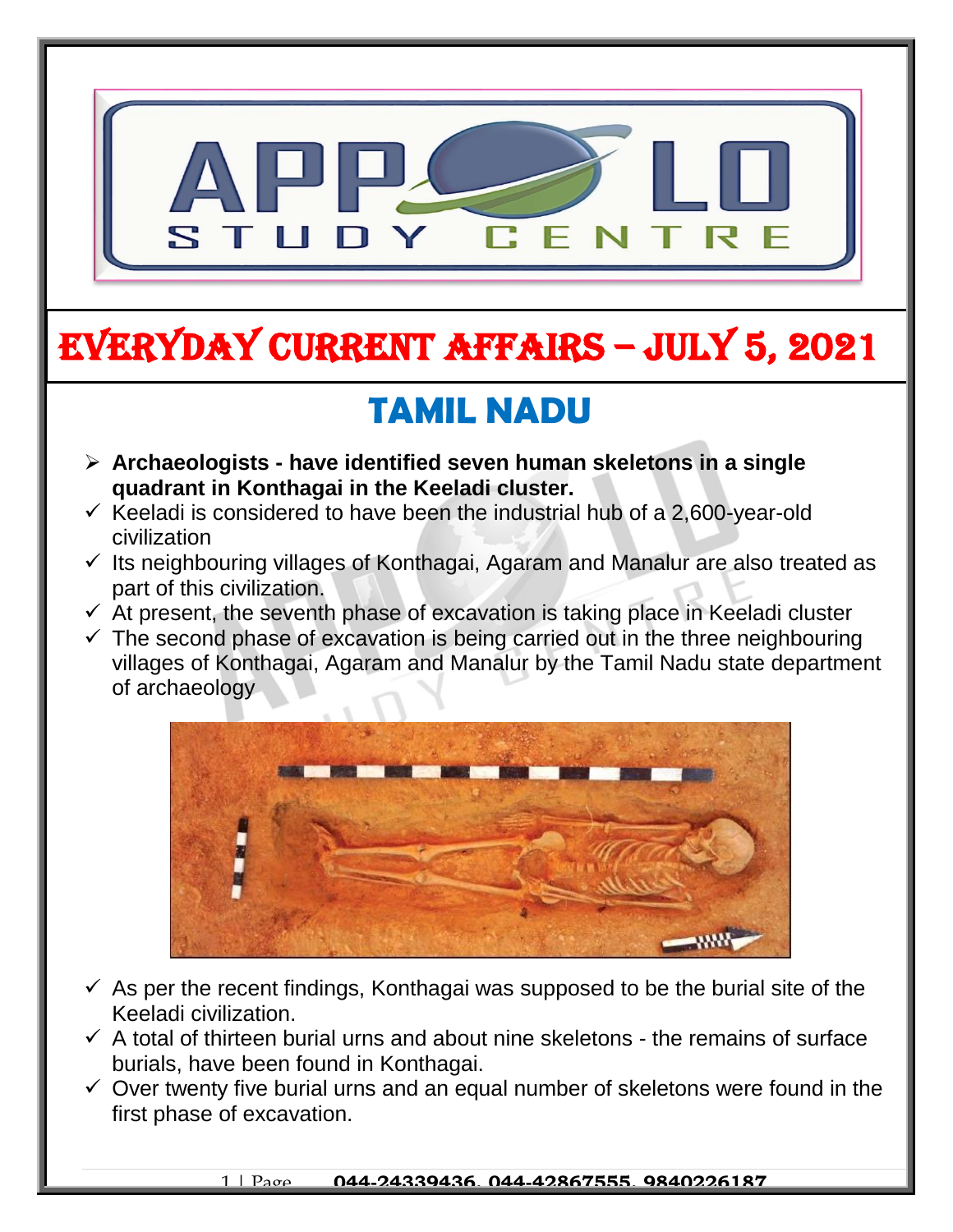## **STATES**

 **The Srinagar district administration - banned storage, sale, possession, use and transportation of drones and similar unmanned aerial vehicles (UAVs) in its territorial jurisdiction**



- $\checkmark$  The decision follows a week after the drone attack on Jammu Air Force Station on June 27
- $\checkmark$  The restriction is aimed to secure the aerial space near vital installations and highly populated areas
- $\checkmark$  The use of drones in all social and cultural gatherings is also banned to eliminate any risk to life and damage to property.
- $\checkmark$  As per the order, people already having drone cameras/similar UAVs in their possession shall deposit the same in the local police station under proper receipt.

### **NATIONAL**

- **On June 30, the Union Cabinet - approved public private partnership mode for the rollout of BharatNet project for broadband services** in **all inhabited villages across 16 states in the country**
- $\checkmark$  The revised strategy also includes creation, upgradation, operation, maintenance and utilization of BharatNet beyond Gram Panchayats (GPs) in these 16 States
- $\checkmark$  The estimated maximum viability gap funding approved for the PPP model is Rs. 19,041 crore.
- $\checkmark$  The States covered under the scheme are Kerala, Karnataka, Rajasthan, Himachal Pradesh, Punjab, Haryana, Uttar Pradesh, Madhya Pradesh, West Bengal, Assam, Meghalaya, Manipur, Mizoram, Tripura, Nagaland and Arunachal Pradesh
- $\checkmark$  The new project aims to cover around 3.61 lakh villages including Gram **Panchayaats**
- $\checkmark$  For the remaining states and UTs, the Cabinet, headed by PM Narendra Modi, also accorded in-principle approval for extending the scheme to all the villages
- $\checkmark$  The PPP Model will ensure private sector efficiency for operation, maintenance, utilization and revenue generation and is expected to result in faster roll out of BharatNet scheme.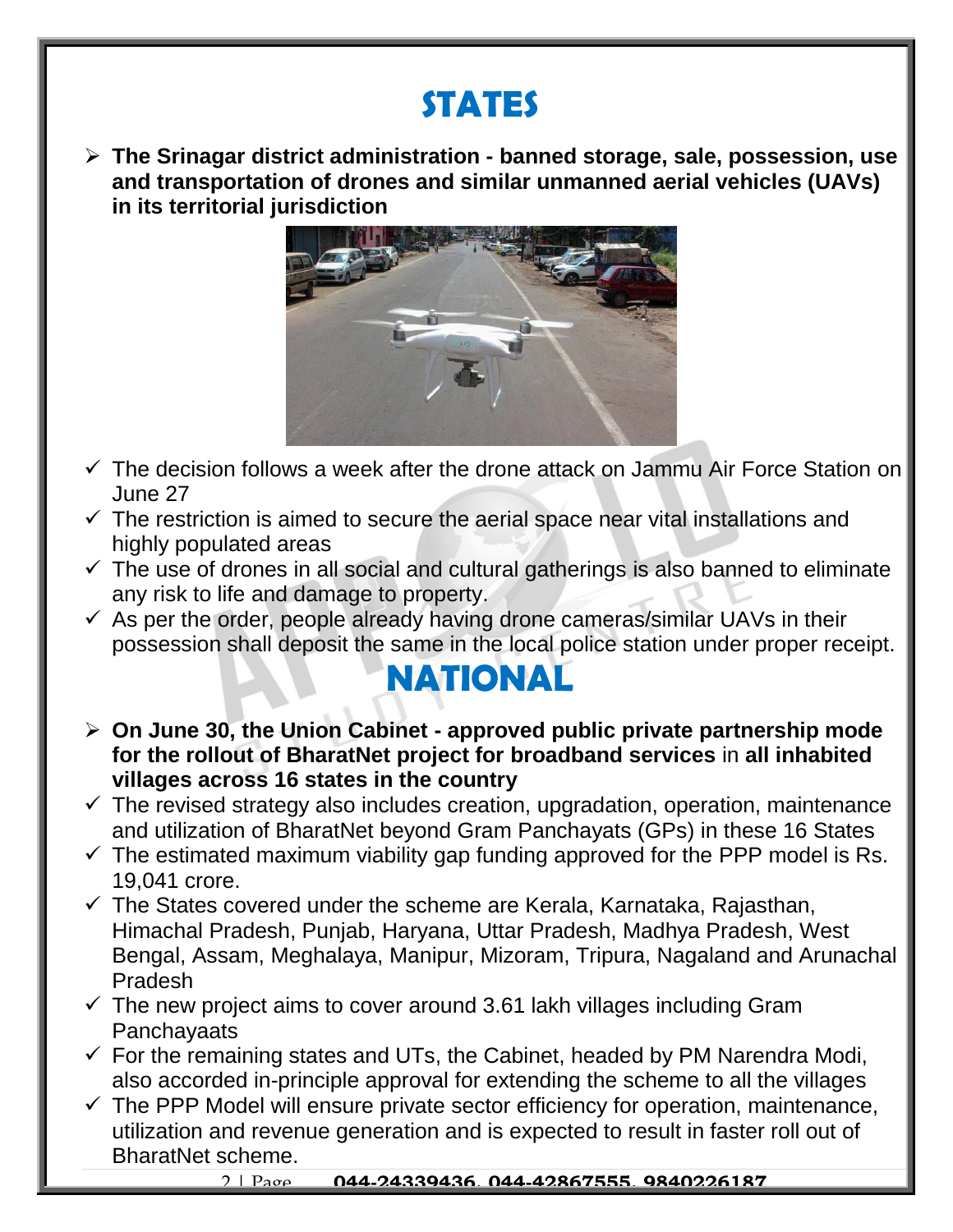- $\checkmark$  It will also enable online education, telemedicine, skill development, e-commerce and other related applications of broadband.
- $\checkmark$  The PPP model for BharatNet will enhance efficiency, quality of service, consumer experience, apart from providing revenue resources and income generation for unemployed persons.
- **Union Minister of State for Ministry of Ports, Shipping and Waterways, Mansukh Mandaviya – inaugurated the loading operation on the maiden voyage of Green Freight Corridor 2**



- $\checkmark$  On June 30, the Coastal Shipping Service, Green Freight Corridor 2 was launched from Cochin port to Beypore and Azhikkal ports in Kerala
- $\checkmark$  According to the ministry of Ports, Shipping and Waterways, Green Freight Corridor Service is operated by Round The Coast Private Limited, Mumbai, which is a JM Baxi Group company
- $\checkmark$  The items that would be shipped would include Rice, Salt, Wheat, Cement, Construction Material, etc. unloaded at Cochin from Gujarat.
- $\checkmark$  The service will link Kochi-Beypore-Azhikkal at present and Kollam port will be added later to this service
- $\checkmark$  It aims to provide seaborne connectivity to the trade and industries in the minor ports, minimize congestion on the rail and road other than bringing down logistics costs.
- $\checkmark$  The service seeks to shift the mode of containers transportation as well as ease the congestion on the road and minimize carbon footprint.
- $\checkmark$  Further, to promote coastal shipping of containers, a 50% rebate is being offered by Cochin Port in vessel-related charges
- $\checkmark$  Similarly, the Kerala government has offered an operational incentive @10% above the road transportation cost for coastal shipping in the state's minor ports for one year period from 23 January 2021.
- **India - has more number of women schoolteachers than their male counterparts**
- $\checkmark$  This was revealed in the Unified District Information on School Education (U-DISE) report for 2019-20 released recently.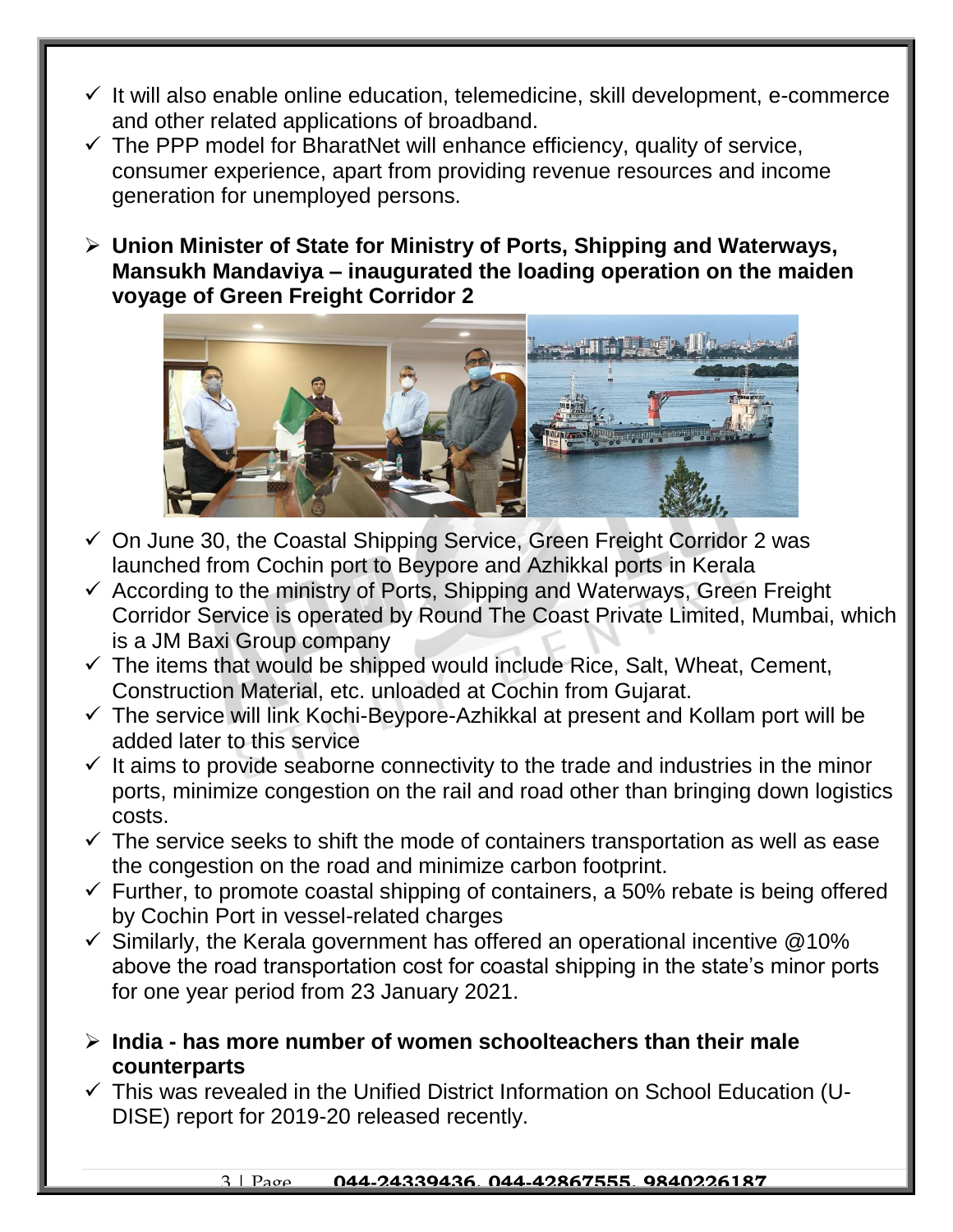- $\checkmark$  The country has a total of 96.8 lakh teachers, out of which 49.2 lakh are women and 47.6 lakh are men.
- $\checkmark$  In 2012-13, there were 35.8 lakh women teachers in India against 42.4 lakh men.
- $\checkmark$  In general, women teachers outnumber male teachers only at the primary level.
- $\checkmark$  From upper primary, the number of male teachers continues to be higher than women.
- $\checkmark$  This trend is seen across all the states, barring a few like Tamil Nadu, Kerala, Delhi, and Punjab.
- $\checkmark$  In these states, the number of women teachers is higher than men even in secondary and higher secondary classes.

| <b>BIG STATES</b><br><b><i>IN LEAD</i></b> |  |
|--------------------------------------------|--|
| % of women teachers                        |  |
| Kerala<br>79 (2.2 lakh)                    |  |
| Punjab<br>76(2.1L)                         |  |
| <b>Tamil Nadu</b><br>75(4.2L)              |  |
| Delhi<br>74 (1.2L)                         |  |
| Haryana<br>62(1.6L)                        |  |
|                                            |  |

- $\checkmark$  In government and aided schools, the number of male teachers is higher and in private unaided schools, the number of female teachers is high.
- $\checkmark$  The U-DISE report is released annually by the department of school education and literacy under the Union ministry of education.

#### **INTERNATIONAL**

- **The United Arab Emirates - has overtaken Seychelles to become the world's most vaccinated nation**
- $\checkmark$  This was revealed in the Bloomberg's vaccine tracker.
- $\checkmark$  The UAE has so far administered 15.5 million doses covering about 72.1% of its mostly expatriate population.
- $\checkmark$  The Seychelles has given enough doses to cover 71.7% of its population to cover around 100,000 people .
- $\checkmark$  UAE's vaccination programme is mainly dependent on Sinopharm, which is being produced locally
- $\checkmark$  On July 4, the UAE approved Moderna Inc.'s vaccine, while shots from Pfizer Inc. and AstraZeneca Plc are already available for use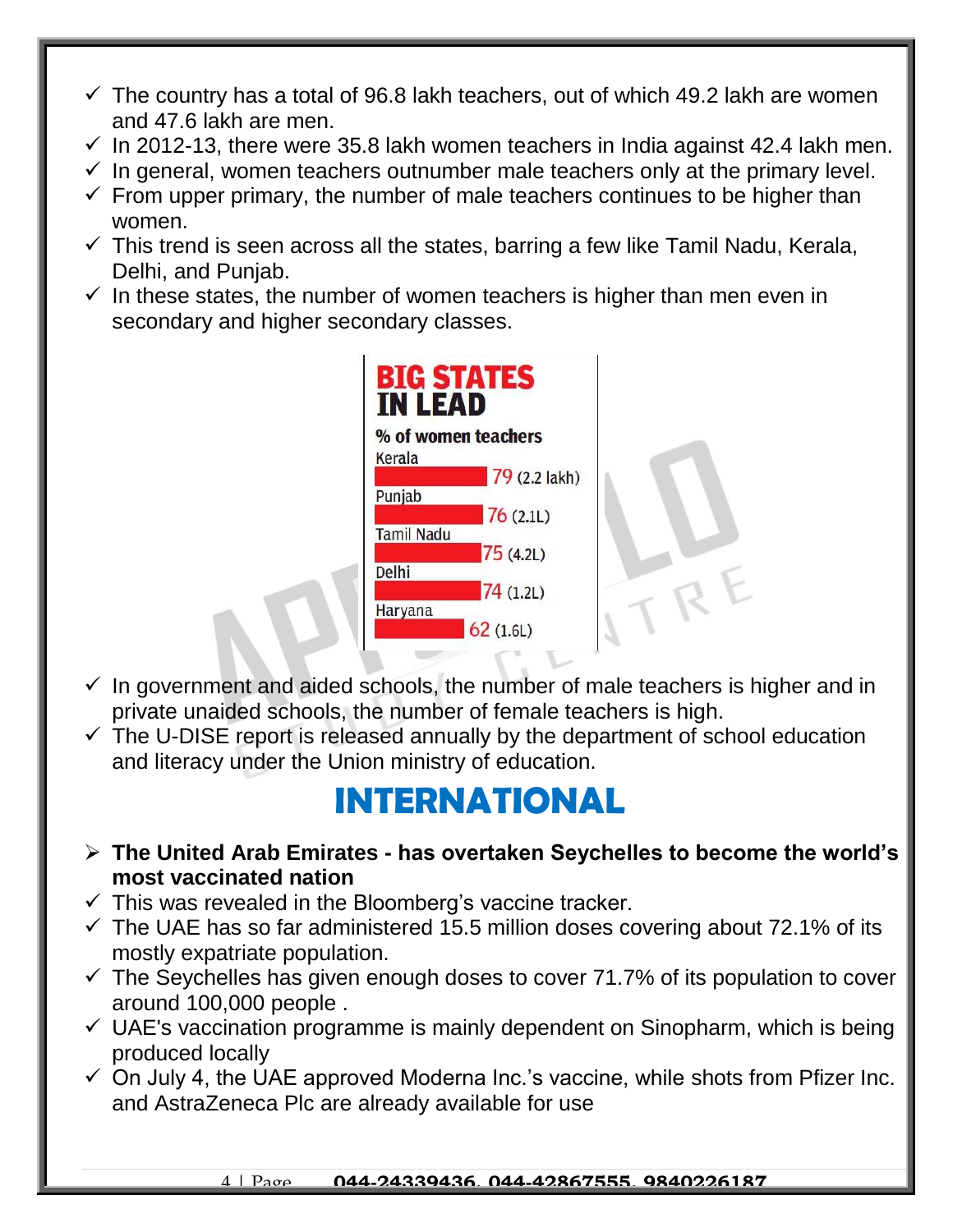**Facebook – launches its standalone subscription** newsletter **platform 'Bulletin'**



- $\checkmark$  The new platform allows writers to publish free and paid newsletters that can be posted in web or sent to subscribers' inboxes, and shared across Facebook in United States
- $\checkmark$  Facebook won't charge any fee from writers during the initial launch period and writers retain full ownership of their work and subscriber list
- $\checkmark$  The new platform is focused on empowering independent writers, helping them reach new audiences and power their businesses
- $\checkmark$  At launch, Facebook has signed up several acclaimed writers to cover a range of topics, from sports and finance to science and medicine
- $\checkmark$  Bulletin will be integrated with Facebook Pages to enable publishing across different multimedia formats
- $\checkmark$  Each Bulletin creator will be provided with website under their brand and they can customise their publication's name, logo, style and colour.
- $\checkmark$  Bulletin is seen as an alternative to Substack and other newsletter products.
- $\checkmark$  Twitter also recently purchased Revue, another newsletter platform, which is not yet integrated into the social network yet
- $\checkmark$  Substack takes a 10% cut of subscriptions, while Revue takes a 5% cut.

### **RANKINGS**

- **India - has been ranked at 10th position with a score of 97.5 in the Global Cyber Security Index (GCI) 2020, moving up by 37 places from the 2019 index**
- $\checkmark$  The GCI is a composite index created, analyzed and published by the International Telecommunication Union (ITU), a specialized agency of the United Nations for Information and Communication Technologies
- $\checkmark$  The index measures the commitment to cybersecurity of its 194 member countries to raise cybersecurity awareness.